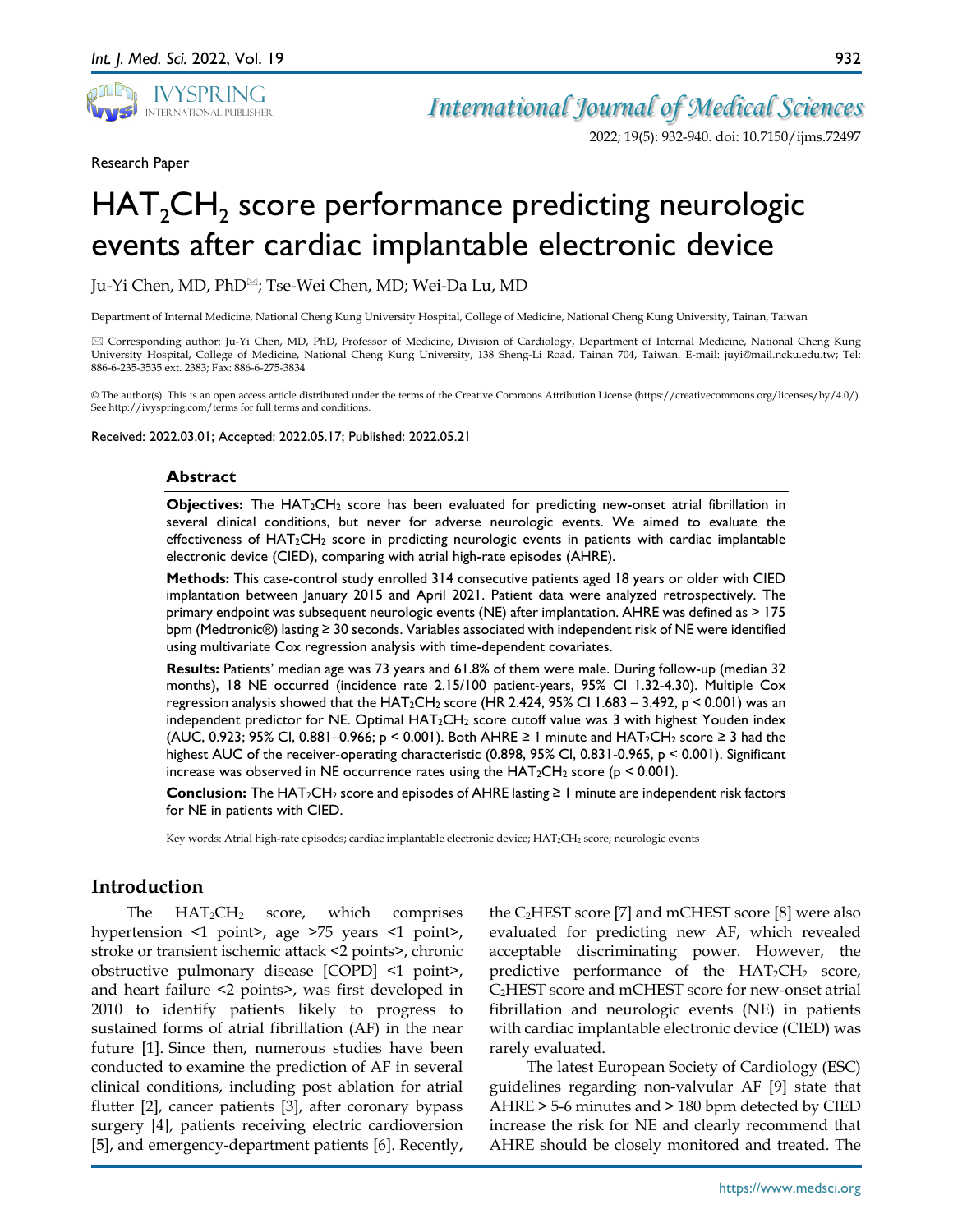$CHA<sub>2</sub>DS<sub>2</sub>-VASc$  score is also recommended for risk stratification of NE [10]. However, the utility of CHA<sub>2</sub>DS<sub>2</sub>-VASc in non-valvular AF patients is debated and controversial, primarily because it is a vascular scoring system, which does not incorporate AF-related parameters [10]. Meta-analysis showed that the discriminative power of the  $CHA<sub>2</sub>DS<sub>2</sub>-VASc$ score was only modest in predicting NE, and results were similar in the presence or absence of non-valvular AF [10]. HASBLED score is recommended to use as a bleeding risk score [9], however, never to be used to predict NE. Also, the performance of several scoring systems  $(CHA<sub>2</sub>DS<sub>2</sub>$ -VASc score, HAT2CH2 score, C2HEST score and mCHEST score) and the optimal cutoff for AHRE duration to predict subsequent NE in patients with CIED have not been well studied previously. Therefore, more accurate NE prediction models are still needed for the non-valvular AF population and patients with CIED.

The present study aimed to investigate the performance of the  $HAT_2CH_2$  score in predicting NE compared to AHRE in minutes and other scoring systems (CHA<sub>2</sub>DS<sub>2</sub>-VASc score, HASBLED score,  $C<sub>2</sub>HEST$  score and mCHEST score) in patients with CIED and without a history of AF.

# **Methods**

Consecutive patients aged 18 years or older who underwent CIED implantation (Medtronic®: dual chamber pacemaker, dual chamber implantable cardioverter defibrillator, cardiac resynchronization therapy-pacing, and cardiac resynchronization therapy-defibrillator) in the Cardiology Department of National Cheng Kung University Hospital from January 2015 to April 2021 were included. All patient data were retrieved from hospital records and were analyzed retrospectively.

## **Ethical considerations**

The protocol for this cohort study was reviewed and approved by the ethics committee of National Cheng Kung University Hospital and was conducted according to guidelines of the International Conference on Harmonization for Good Clinical Practice (B-ER-108-278). All included patients provided signed informed consent at the time of their implantation procedures for data to be recorded for later publication in accordance with the ethical standards laid down in the 1964 Declaration of Helsinki and its later amendments.

## **Patient and Public Involvement statement**

Patients and the public did not involve in the design, or conduct, or reporting, or dissemination plans of the research.

## **Data collection and definitions**

Patients' medical history and data of co-morbidities and echocardiographic parameters were collected from chart records for retrospective evaluation during the implantation date and as the baseline data. Diabetes mellitus was defined by the presence of symptoms and casual plasma glucose concentration  $\geq 200$  mg/dL, fasting plasma glucose concentration  $\geq 126$  mg/dL, 2-hour plasma glucose concentration  $\geq 200$  mg/dL from a 75-g oral glucose tolerance test, or taking antidiabetic medication. Hypertension was defined as in-office systolic blood pressure values  $\geq 140$  mmHg and/or diastolic blood pressure values  $\geq$  90 mmHg or taking antihypertensive medication. Dyslipidemia was defined as low-density lipoprotein  $\geq 140$  mg/dL, high-density lipoprotein < 40 mg/dL, triglycerides  $\ge$ 150 mg/dL, or taking medication for dyslipidemia. Chronic kidney disease was defined as an estimated glomerular filtration rate (eGFR) < 60 mL/ min / 1.73 m2 for at least 3 months.

AHRE were extracted from the devices via telemetry performed at each office visit (3~6 months). AHRE electrograms were reviewed by at least one experienced electrophysiologist, who carefully considered the possibility that AHRE included lead noise or artifacts, far-field R-waves, paroxysmal supraventricular tachycardia and visually confirmed AF in the detected AHRE. Atrial sensitivity was programmed to 0.3 mV with bipolar sensing of Medtronic devices. AHRE was defined as heart rate >175 bpm and at least 30 seconds of atrial tachyarrhythmia recorded by the devices on any day during the study period. If patients had multiple AHRE, the longest AHRE duration was recorded. The duration between data extraction and device implantation was similar in every subject. No consistent increase of AHRE in different extraction after device implantation was found.

The primary endpoint was the occurrence of NE after the date of CIED implantation, including stroke or TIA diagnosed by experienced neurologists. For each outcome, only the first event of that outcome in a specific subject was included. For the composite outcome, only the first event in a given patient was included.

## **Statistical analysis**

Categorical variables are presented as percentages and continuous variables as means and standard deviations (mean  $\pm$  SD) for normally distributed values or medians and interquartile interval (IQI) for non-normally distributed values.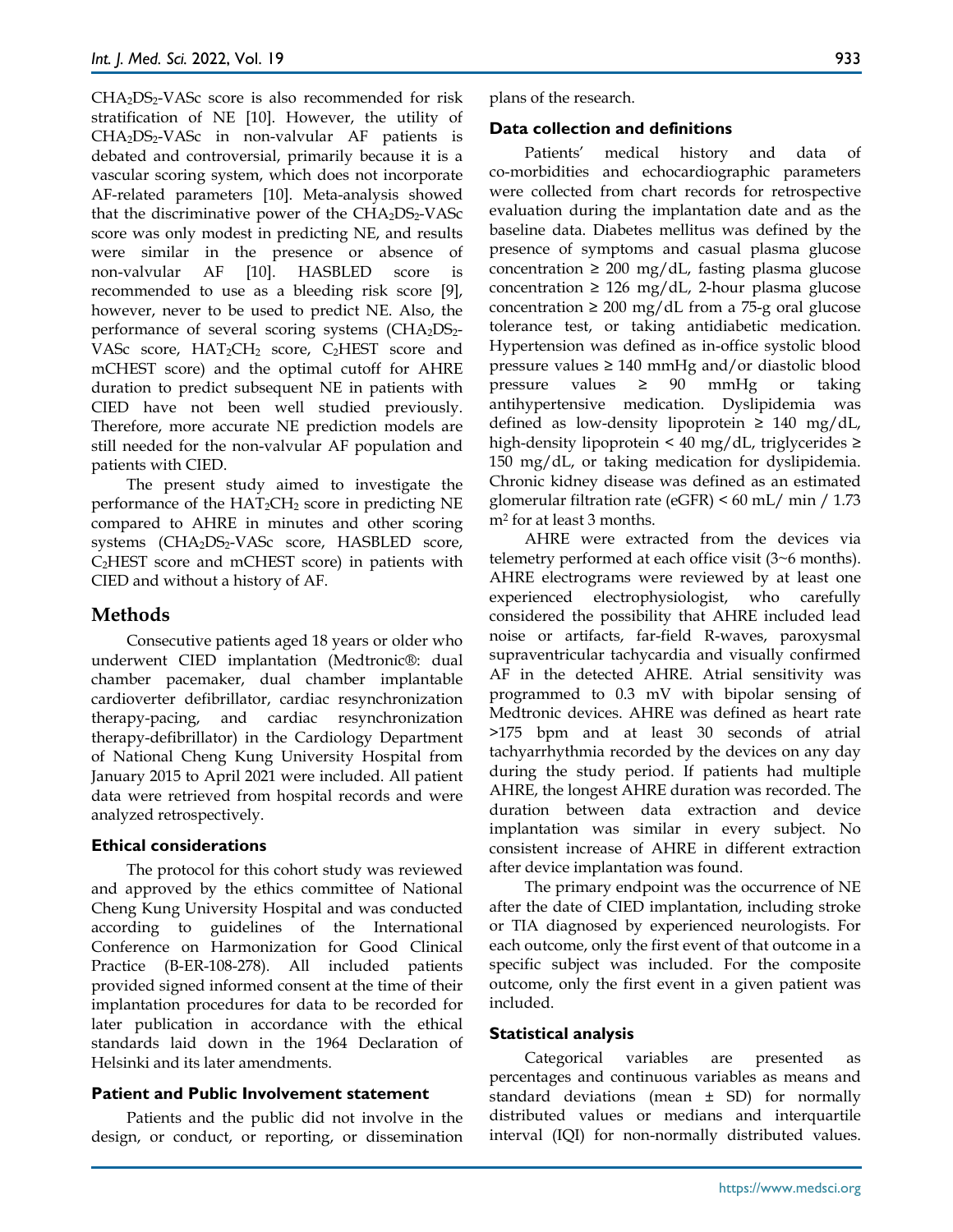The normal distribution for continuous variables was assessed using the Kolmogorov–Smirnov method. Pearson's chi-square test or Fisher's exact test was used to determine differences in baseline characteristics for categorical variables, and a two-sample student's t-test or Mann-Whitney U-test was used to analyze continuous variables. Survival was estimated by the Kaplan–Meier method, and differences in survival were evaluated with the log-rank test. Multivariable Cox regression analysis was used to identify variables associated with NE occurrence, reported as hazard ratios (HR) with 95% confidence intervals (CI). If the p value for any factor in univariable analysis was < 0.05, the parameter was entered into multivariable analysis. Because CHA<sub>2</sub>DS<sub>2</sub>-VASc scores, HASBLED scores, and HAT2CH2 scores overlapped many factors in univariate analysis, they were used as independent factors in multivariable Cox regression analysis. We assured that the proportional hazard equation was met in each variables using log minus log plot, which each curve did not meet during the observation periods. Indicators of CHA<sub>2</sub>DS<sub>2</sub>-VASc scores, HASBLED scores, and  $HAT_2CH_2$  scores were used separately as time-dependent covariates in Cox proportional hazards regression, to compute hazard ratios (HR) and adjusted HR in multivariable models including clinical variables, such as prior stroke, diabetes, hyperlipidemia, and  $A HRE \geq 1$  minute. We used the linear regression analysis to address the multicollinearity. A tolerance of less than 0.20 or 0.10 and/or a VIF (variance inflation factor) of 5 or 10 and above indicates a multicollinearity problem. We assured that each variable selection had no multicollinearity problem. The receiver-operating characteristic (ROC) area under the curve (AUC) for AHRE and the  $HAT_2CH_2$  score and the associated 95% confidence intervals (CI) were evaluated for associations with future NE after CIED implantation. The optimal cutoff values with the highest Youden index were chosen based on the results of ROC curve analysis and used to evaluate the associated values of AHRE in minutes and  $HAT_2CH_2$  score for determining NE. For all comparisons,  $p < 0.05$  was considered statistically significant. All data were analyzed using SPSS statistical package version 23.0 (SPSS Inc. Chicago, IL, USA).

## **Results**

Between January 1, 2014 and April, 2021, a total of 453 consecutive patients receiving Medtronic CIED transplantation at National Cheng Kung University Hospital were recruited initially. Patients with previous AF (n=139) were excluded. The final analysis included data of 314 patients, of whom 18 had experienced NE.

The median follow-up period was 32 months after implantation of CIEDs. Table 1 shows patients' baseline demographic and clinical characteristics based on the occurrence of NE or not. Patients' median age was 73 years and 61.8% of patients were men. Types of CIEDs included dual chamber pacemaker (220, 70.1%), dual chamber ICD (66, 21.0%), CRTP (23, 7.3%) and CRTD (5, 1.6%). The most common indication for CIED implantation was sick sinus syndrome (44.9%), followed by atrioventricular block (25.2%) and ventricular tachyarrhythmia (29.9%) (Table 1). Overall atrial pacing median percentages (25.0%) and ventricular pacing median percentages (1.9%) were noted. High percentages of hypertension (80.6%), hyperlipidemia (76.8%), and diabetes (45.2%) suggest relatively high risk of NE for the entire study cohort. Components of NE, incidence rates, and 95% CI are reported in Table 2. Overall, the total number of NE was 18 (incidence rate (IR) 2.15/100 patient-years, 95% CI 1.32-4.30) (Table 2).

## **Univariable analysis and multivariable Cox regression analysis to identify independent predictors of NE**

Univariable analysis revealed that prior stroke, diabetes mellitus, hyperlipidemia, AHRE in minutes, AHRE ≥ 1 minute, CHA<sub>2</sub>DS<sub>2</sub>-VASc score, HAS-BLED score, and  $HAT_2CH_2$  score were significantly associated with NE occurrence (Table 1). Multivariable Cox regression analysis using model 1-3 in Table 3 (including CHA<sub>2</sub>DS<sub>2</sub>-VASc score, HASBLED score, and  $HAT_2CH_2$  score as confounders) showed that only  $HAT_2CH_2$  score (HR 2.424, 95% CI 1.683 – 3.492,  $p < 0.001$ ) was independently associated with NE. When we used the all variables in  $CHA<sub>2</sub>DS<sub>2</sub>-VASc$  score and  $HAT<sub>2</sub>CH<sub>2</sub>$  score as confounders, only prior stroke or TIA (HR 11.726, 95% CI 3.649 – 37.678,  $p \le 0.001$ ) was the independent factor of NE (data not shown). We also showed that the  $HAT_2CH_2$  score was an independent predictor for new onset AF in Supplementary Table 1 and 2.

## **ROC-AUC determination of AHRE and HAT2CH2 score cutoff values as predictive factors for future NE and survival analysis**

The optimal AHRE cutoff value predictive of future NE was 1 minute with the highest Youden index (sensitivity, 94.4%; specificity, 56.1%; AUC, 0.761; 95% CI, 0.664–0.857; p < 0.001) (Fig. 1). The optimal HAT2CH2 score cutoff value predictive of future NE was 3 with the highest Youden index (sensitivity, 100.0%; specificity, 73.0%; AUC, 0.923; 95% CI, 0.881–0.966; p < 0.001) (Fig. 1).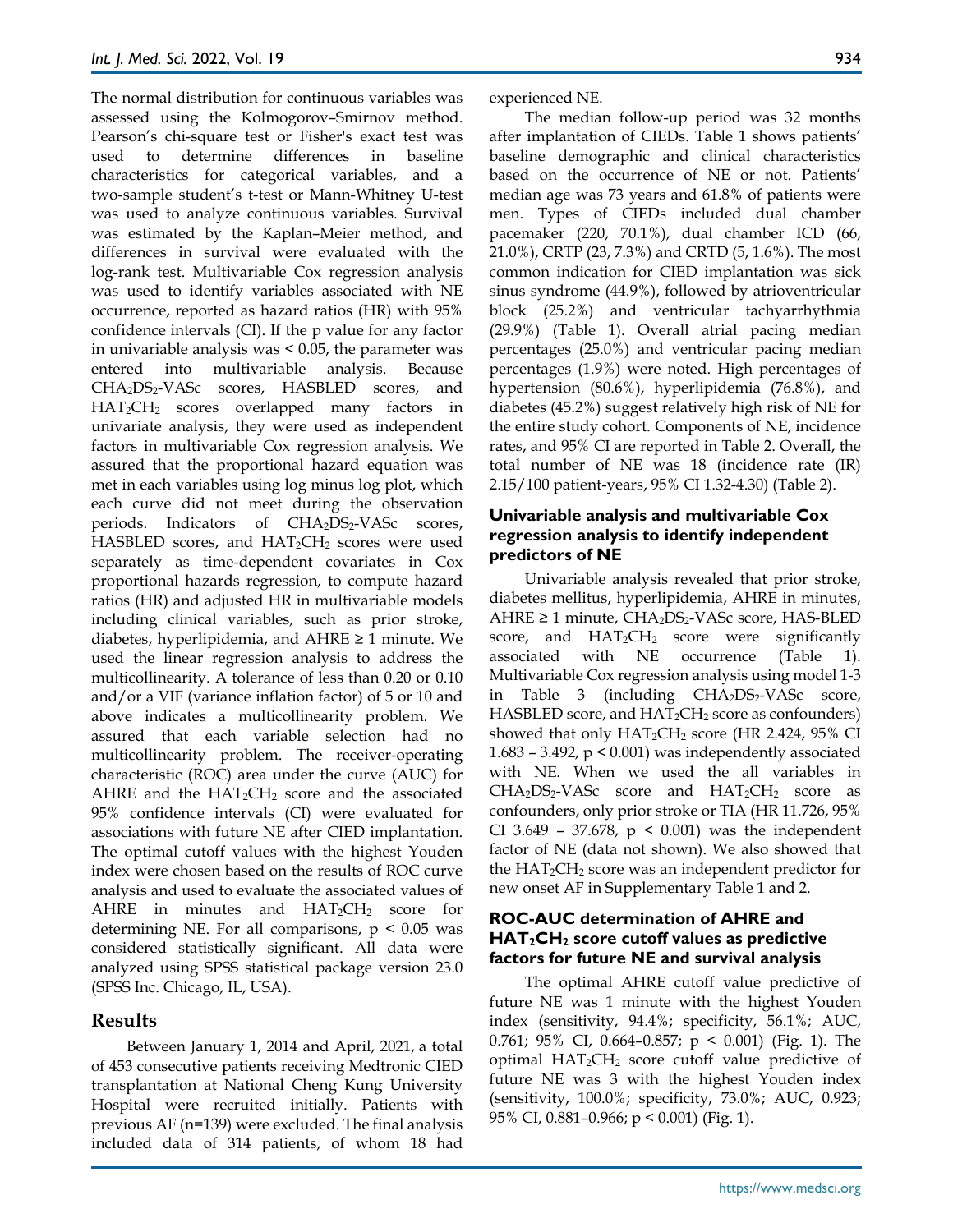#### **Table 1.** Baseline Characteristics of the Overall Study Group and with/without neurologic events

| Variables                               | All Patients<br>(n=314) | Neurologic events<br>$Yes (n=18)$ | No (n=296)            | Univariate<br>p-value |  |
|-----------------------------------------|-------------------------|-----------------------------------|-----------------------|-----------------------|--|
|                                         |                         |                                   |                       |                       |  |
| Age (years)                             | 73 (62-81)              | 75 (68-83)                        | 72 (61-81)            | 0.153                 |  |
| Gender                                  |                         |                                   |                       | 0.212                 |  |
| Male                                    | 194(61.8%)              | 14(77.8%)                         | 180(60.8%)            |                       |  |
| Female                                  | 120(38.2%)              | 4(22.2%)                          | 116(39.2%)            |                       |  |
| BMI <sup>a</sup> (kg/m <sup>2</sup> )   | 24.6(22.5-26.3)         | 23.9(22.6-25.9)                   | 24.6(22.4-26.3) 0.616 |                       |  |
| Device type                             |                         |                                   |                       | 0.318                 |  |
| Dual chamber PM <sup>b</sup>            | 220(70.1%)              | 16(88.9%)                         | 204(68.9%)            |                       |  |
| Dual chamber ICD <sup>c</sup> 66(21.0%) |                         | $1(5.6\%)$                        | $65(22.0\%)$          |                       |  |
| CRTP <sup>d</sup>                       | 23(7.3%)                | $1(5.6\%)$                        | 22(7.4%)              |                       |  |
| CRTD <sup>e</sup>                       | 5(1.6%)                 | $0(0.0\%)$                        | 5(1.7%)               |                       |  |
| Primary Indication                      |                         |                                   |                       | 0.178                 |  |
| Sinus node                              | 141(44.9%)              | 13(72.2%)                         | 128(43.2%)            |                       |  |
| dysfunction                             |                         |                                   |                       |                       |  |
| Atrioventricular                        | 79(25.2%)               | 3(16.7%)                          | 76(25.7%)             |                       |  |
| block                                   |                         |                                   |                       |                       |  |
| Heart                                   | 94(29.9%)               | 2(11.2%)                          | 92(9.1%)              |                       |  |
| failure/VTf/VFs                         |                         |                                   |                       |                       |  |
| Atrial pacing (%)                       | 25.0 (5.8-71.4)         | 18.5(1.2-87.9)                    | $25.2(6.1 - 70.6)$    | 0.922                 |  |
| Ventricular pacing                      | $1.9(0.2 - 98.3)$       | $14.4(0.2 - 75.1)$                | $1.6(0.2 - 98.4)$     | 0.522                 |  |
| $(\%)$                                  |                         |                                   |                       |                       |  |
| Hypertension                            | 253(80.6%)              | 17(94.4%)                         | 236(79.7%)            | 0.215                 |  |
| Diabetes mellitus                       | 142(45.2%)              | 14(77.8%)                         | 128(43.2%)            | 0.006                 |  |
|                                         | 241(76.8%)              |                                   | 223(75.3%)            |                       |  |
| Hyperlipidemia                          |                         | 18(100.0%)                        |                       | 0.010                 |  |
| Chronic obstructive                     | 14 (4.5%)               | $1(5.6\%)$                        | $13(4.4\%)$           | 0.570                 |  |
| pulmonary disease                       |                         |                                   |                       |                       |  |
| Prior stroke                            | 19(6.1%)                | 6(33.3%)                          | $13(4.4\%)$           | < 0.001               |  |
| Prior myocardial                        | 57(18.2%)               | 5(27.8%)                          | 52(17.6%)             | 0.275                 |  |
| infarction                              |                         |                                   |                       |                       |  |
| Heart failure                           |                         |                                   |                       | 0.462                 |  |
| Preserved LVEFh                         | 44(14.0%)               | $2(11.1\%)$                       | 42(14.2%)             |                       |  |
| Reduced LVEF <sup>h</sup>               | 68(21.7%)               | 6(33.3%)                          | 62(20.9%)             |                       |  |
| None                                    | 202(64.3%)              | 10(55.6%)                         | 192(64.9%)            |                       |  |
| Chronic kidney                          | 108(34.4%)              | $9(50.0\%)$                       | 99(33.4%)             | 0.151                 |  |
| disease                                 |                         |                                   |                       |                       |  |
| Chronic liver                           | 15(4.8%)                | $1(5.6\%)$                        | 14(4.7%)              | 0.596                 |  |
| disease                                 |                         |                                   |                       |                       |  |
| Thyroid disease                         | 22 (7.0%)               | $1(5.6\%)$                        | $21(7.1\%)$           | 0.950                 |  |
| Hemoglobin                              | 12.0(11.013.0)          | 11.6(10.0-12.2)                   | 12.0(11.0-13.0) 0.184 |                       |  |
| (mg/dL)                                 |                         |                                   |                       |                       |  |
| Platelet                                | 206 (175-229)           | 201(156-244)                      | 206(181-225)          | 0.738                 |  |
| Echo parameters                         |                         |                                   |                       |                       |  |
| LVEF <sup>h</sup> (%)                   | 66 (53.8-73.0)          | $60.0(44.3-72.0)$                 | 66.0                  | 0.242                 |  |
|                                         |                         |                                   | $(54.0 - 73.0)$       |                       |  |
| Mitral $E/e'$                           | 11.0 (8.0-13.6)         | 11.0 (9.7-14.3)                   | 11.0 (8.0-13.4)       | 0.614                 |  |
| LA <sup>i</sup> diameter (cm)           | $3.8(3.2 - 4.1)$        | $3.8(3.5-4.4)$                    | $3.8(3.2 - 4.1)$      | 0529                  |  |
| RV <sub>i</sub> systolic                | 12.0 (11.0-13.6)        | 12.0 (10.8-14.0)                  | 12.0                  | 0.849                 |  |
| function $(s', m/s)$                    |                         |                                   | $(11.0-14.0)$         |                       |  |
| Drug prescribed at                      |                         |                                   |                       |                       |  |
| baseline                                |                         |                                   |                       |                       |  |
| Antiplatelets                           | 121(38.5%)              | 12(66.7%)                         | 109(36.8%)            | 0.012                 |  |
| Anticoagulants                          | 30(9.6%)                | $1(5.6\%)$                        | 29(9.8%)              | 1.000                 |  |
| Beta blockers                           |                         | 6(33.3%)                          | 116(39.2%)            | 0.621                 |  |
| Ivabradine                              | 122(38.9%)              |                                   | 3(16.7%) 22(7.4%)     |                       |  |
|                                         | 25(8.0%)                |                                   |                       | 0.164                 |  |
| Amiodarone                              | 58(18.5%)               | 2(11.1%)                          | 56(18.9%)             | 0.543                 |  |
| Dronedarone                             | 4(1.3%)                 | $2(11.1\%)$                       | 2(0.7%)               | 0.017                 |  |
| Flecainide                              | $1(0.3\%)$              | $0(0.0\%)$                        | $1(0.3\%)$            | 1.000                 |  |
| Propafenone                             | 13(4.1%)                | $0(0.0\%)$                        | $13(4.4\%)$           | 1.000                 |  |
| Digoxin                                 | 5(1.6%)                 | $0(0.0\%)$                        | 5(1.7%)               | 1.000                 |  |
| non-DHP CCBsk                           | 12(3.8%)                | $0(0.0\%)$                        | $12(4.1\%)$           | 1.000                 |  |
| RAAS <sup>1</sup> inhibitors            | 141(45.0%)              | 7(38.9%)                          | 134(45.4%)            | 0.589                 |  |
| Diuretics                               | 47(15.0%)               | 4(22.2%)                          | 43(14.5%)             | 0.325                 |  |
| Statins                                 | 121(38.5%)              | 6(33.3%)                          | 115(38.9%)            | 0.640                 |  |
| Metformin                               | 50(15.9%)               | 3(16.7%)                          | 47(15.9%)             | 1.000                 |  |
| SGLT2 <sup>m</sup> inhibitors           | 13(4.1%)                | $0(0.0\%)$                        | 13(4.4%)              | 1.000                 |  |
| Follow-up duration                      | 32 (16-52)              | 23.5 (11.8-44.5)                  | 34.0                  | 0.069                 |  |
| (months)                                |                         |                                   | $(16.0 - 52.0)$       |                       |  |
| CHA <sub>2</sub> DS <sub>2</sub> -VASc  | $3(2-4)$                | $4(3-5)$                          | $3(2-4)$              | 0.005                 |  |
| scoren                                  |                         |                                   |                       |                       |  |
| HAS-BLED score <sup>o</sup>             | $2(1-3)$                | $3(2-3)$                          | $2(1-3)$              | 0.002                 |  |
| C <sub>2</sub> HEST scoreP              | 3 (1-3)                 | $3(1-4)$                          | $3(1-3)$              | 0.114                 |  |
|                                         |                         |                                   |                       | 0.099                 |  |
| mC <sub>2</sub> HEST scoreq             | $3(2-3)$                | $3(2-4)$                          | $3(1-3)$              |                       |  |

| Variables                                                                                                                                                                                                                                                                                                                                                                                                                                                                                                                                                                                                                                                                                                                                                                                                                                                                                                                                                                                                                                                                                                                                                                                                                                                                                                                                                                                                                                                                                                                                                                                                                                                                                                                                                                                                                                                                                                                                                                                                                                                                                                                                                                                                                                                                                                                                                                | All Patients    | Neurologic events | Univariate      |         |  |
|--------------------------------------------------------------------------------------------------------------------------------------------------------------------------------------------------------------------------------------------------------------------------------------------------------------------------------------------------------------------------------------------------------------------------------------------------------------------------------------------------------------------------------------------------------------------------------------------------------------------------------------------------------------------------------------------------------------------------------------------------------------------------------------------------------------------------------------------------------------------------------------------------------------------------------------------------------------------------------------------------------------------------------------------------------------------------------------------------------------------------------------------------------------------------------------------------------------------------------------------------------------------------------------------------------------------------------------------------------------------------------------------------------------------------------------------------------------------------------------------------------------------------------------------------------------------------------------------------------------------------------------------------------------------------------------------------------------------------------------------------------------------------------------------------------------------------------------------------------------------------------------------------------------------------------------------------------------------------------------------------------------------------------------------------------------------------------------------------------------------------------------------------------------------------------------------------------------------------------------------------------------------------------------------------------------------------------------------------------------------------|-----------------|-------------------|-----------------|---------|--|
|                                                                                                                                                                                                                                                                                                                                                                                                                                                                                                                                                                                                                                                                                                                                                                                                                                                                                                                                                                                                                                                                                                                                                                                                                                                                                                                                                                                                                                                                                                                                                                                                                                                                                                                                                                                                                                                                                                                                                                                                                                                                                                                                                                                                                                                                                                                                                                          | $(n=314)$       | Yes $(n=18)$      | No (n=296)      | p-value |  |
| HAT <sub>2</sub> CH <sub>2</sub> scorer                                                                                                                                                                                                                                                                                                                                                                                                                                                                                                                                                                                                                                                                                                                                                                                                                                                                                                                                                                                                                                                                                                                                                                                                                                                                                                                                                                                                                                                                                                                                                                                                                                                                                                                                                                                                                                                                                                                                                                                                                                                                                                                                                                                                                                                                                                                                  | $2(1-3)$        | $4(3-5)$          | $2(1-3)$        | < 0.001 |  |
| <b>AHRE</b> s Duration                                                                                                                                                                                                                                                                                                                                                                                                                                                                                                                                                                                                                                                                                                                                                                                                                                                                                                                                                                                                                                                                                                                                                                                                                                                                                                                                                                                                                                                                                                                                                                                                                                                                                                                                                                                                                                                                                                                                                                                                                                                                                                                                                                                                                                                                                                                                                   | $0.9(0.0-30.0)$ | 45.0(3.5-12893.7) | $0.6(0.0-14.1)$ | < 0.001 |  |
| (minutes)                                                                                                                                                                                                                                                                                                                                                                                                                                                                                                                                                                                                                                                                                                                                                                                                                                                                                                                                                                                                                                                                                                                                                                                                                                                                                                                                                                                                                                                                                                                                                                                                                                                                                                                                                                                                                                                                                                                                                                                                                                                                                                                                                                                                                                                                                                                                                                |                 |                   |                 |         |  |
| AHRE ≥ 1 minute                                                                                                                                                                                                                                                                                                                                                                                                                                                                                                                                                                                                                                                                                                                                                                                                                                                                                                                                                                                                                                                                                                                                                                                                                                                                                                                                                                                                                                                                                                                                                                                                                                                                                                                                                                                                                                                                                                                                                                                                                                                                                                                                                                                                                                                                                                                                                          | 147 (46.8%)     | 17(94.4%)         | 130(43.9%)      | < 0.001 |  |
| $AHRE \geq 2$ minutes                                                                                                                                                                                                                                                                                                                                                                                                                                                                                                                                                                                                                                                                                                                                                                                                                                                                                                                                                                                                                                                                                                                                                                                                                                                                                                                                                                                                                                                                                                                                                                                                                                                                                                                                                                                                                                                                                                                                                                                                                                                                                                                                                                                                                                                                                                                                                    | 127 (40.4%)     | 15(83.3%)         | 112(37.8%)      | < 0.001 |  |
| Data are presented as medians (interquartile interval) or n (%). Non-parametric<br>continuous variables, as assessed using the Kolmogorov-Smirnov method, were<br>analyzed using the Mann–Whitney U test. Statistical significance is set at $p < 0.05$ .<br>aBMI = body mass index<br><sup>b</sup> PM = pacemaker<br><sup>c</sup> ICD = implantable cardioverter defibrillator<br><sup>d</sup> CRTP = cardiac resynchronization therapy pacemaker<br>eCRTD = cardiac resynchronization therapy defibrillator<br>fVT = ventricular tachycardia<br><sup>g</sup> VF = ventricular fibrillation<br>hLVEF = left ventricular ejection fraction<br>iLA = left atrium<br><i><b>RV</b></i> = right ventricle<br>knon-DHP CCBs = non-dihydropyridine calcium channel blockers<br>RAAS = renin-angiotensin-aldosterone system<br>m SGLT2 = sodium glucose co-transporters 2<br>n CHA <sub>2</sub> DS <sub>2</sub> -Vasc score = Range from 0 to 9. History of heart failure, hypertension,<br>diabetes, vascular disease, age 65-74 years, and female sex each is calculated as 1<br>point; 75 years or older and prior stroke, TIA, or thromboembolism each is<br>calculated as 2 points.<br>$\Phi$ HASBLED score = Range from 0 to 9. Point score is calculated as 1 point each for<br>hypertension, abnormal kidney function, abnormal liver function, prior stroke,<br>prior bleeding or bleeding predisposition, labile international normalized ratio<br>(INR), older than 65 years, medication usage predisposing to bleeding, and alcohol<br>use.<br>PC <sub>2</sub> HEST score = Range from 0 to 8. C <sub>2</sub> : CAD/COPD (1 point each); H: hypertension<br>(1 point); E: elderly (age $\geq$ 75 years, 2 points); S: systolic HF (2 points); and T:<br>thyroid disease (hyperthyroidism, 1 point).<br>9mC <sub>2</sub> HEST score = Range from 0 to 8. C <sub>2</sub> : CAD/COPD (1 point each); H:<br>hypertension (1 point); E: elderly (age 65∼74 years, 1 point; age ≥ 75 years, 2 points);<br>S: systolic HF (2 points); and T: thyroid disease (hyperthyroidism, 1 point).<br>"HAT <sub>2</sub> CH <sub>2</sub> score = Range from 0 to 7. Hypertension, 1 point; age >75 years, 1 point;<br>stroke or transient ischemic attack, 2 points; chronic obstructive pulmonary disease,<br>1 point; heart failure, 2 points.<br>sAHRE = atrial high-rate episodes |                 |                   |                 |         |  |

#### **Table 2.** Types and incidences of neurologic events

| Types of neurologic events |    | Number Incidence rate (100<br>patient-years) | 95% CIa       |
|----------------------------|----|----------------------------------------------|---------------|
| Transient ischemic attack  | 11 | 1.31                                         | $0.81 - 2.63$ |
| Ischemic stroke            |    | 0.84                                         | 0.51-1.67     |
| Total events               | 18 | 215                                          | 1.32-4.30     |
|                            |    |                                              |               |

 $\sqrt[3]{a}$  = confidence intervals

We further used the AHRE  $\geq$  1 minute and  $HAT_2CH_2$  score  $\geq 3$  to analyze the added value of one be to the other, which showed that patients with both AHRE  $\geq 1$  minute and HAT<sub>2</sub>CH<sub>2</sub> score  $\geq 3$  had the highest area of 0.898, 95% CI, 0.831-0.965, p < 0.001, compared to only AHRE  $\geq 1$  minute: area of 0.753, 95% CI, 0.665-0.840,  $p$  < 0.001; only HAT<sub>2</sub>CH<sub>2</sub> score ≥ 3: area of 0.865, 95% CI, 0.817-0.912, p < 0.001 (Fig. 2). Kaplan-Meier curves depict the different accumulative survival rates free from NE for HAT<sub>2</sub>CH<sub>2</sub> score groups from 0-7. The survival curve shows that patients with  $HAT_2CH_2$  scores of 4-7 had higher risk for NE development compared with those with  $HAT_2CH_2$  scores of 0-3 (log-rank test,  $P < 0.001$ ) (Fig. 3). The NE occurrence percentage increased significantly with  $HAT_2CH_2$  scores from 0-2 (0%), 3  $(9.8\%)$ , 4 (17.1%), 5 (37.5%), to 6-7 (100%) (p < 0.001)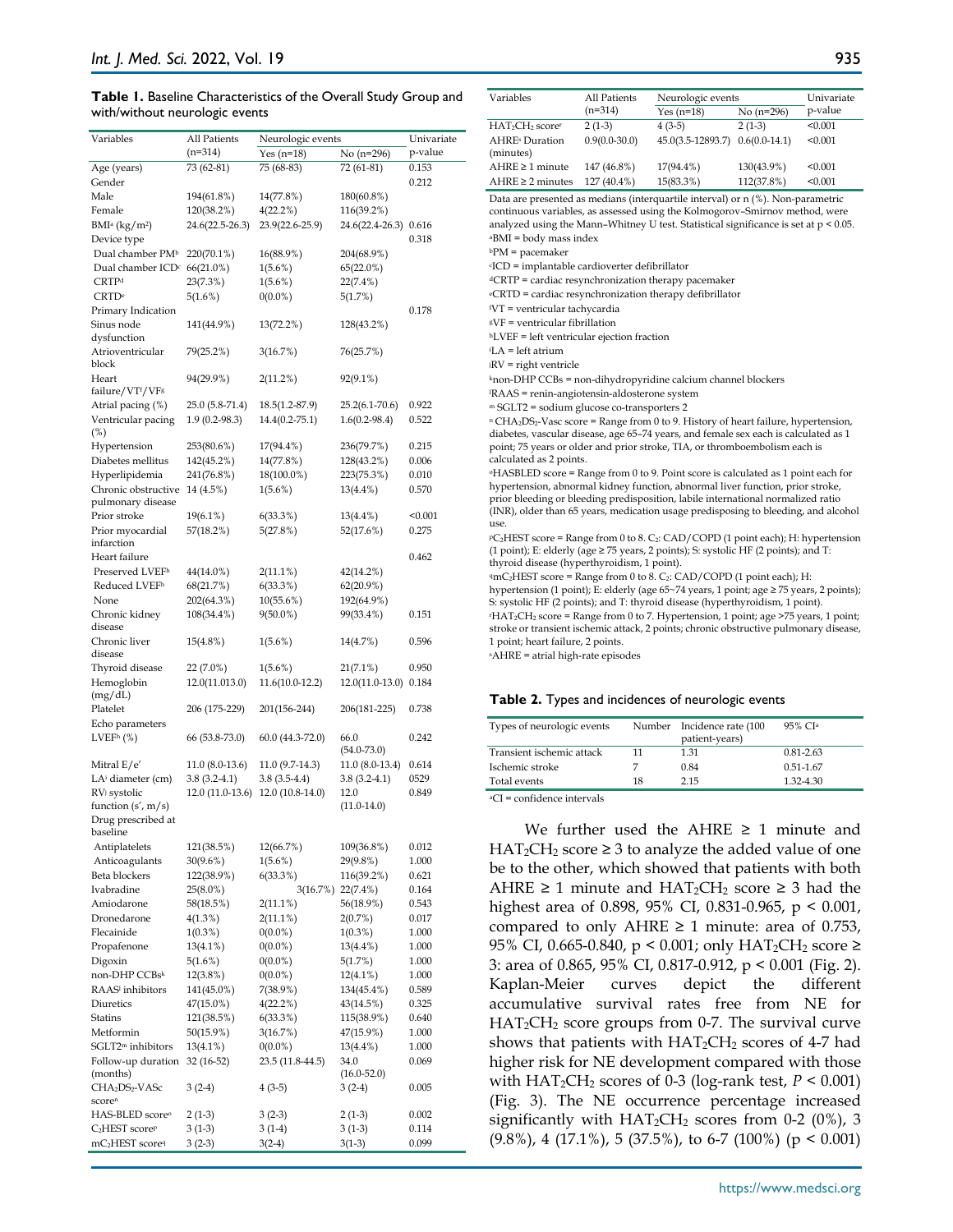(Fig. 4). Included patients could be further classified as very low risk with  $HAT_2CH_2$  scores of 0-2, low risk with  $HAT_2CH_2$  scores of 3, medium risk with  $HAT_2CH_2$  scores of 4, high risk with  $HAT_2CH_2$  scores of 5, and very high risk with  $HAT_2CH_2$  scores of 6-7.

# **Discussion**

The main finding of the present study is that the HAT2CH2 score and AHRE are significantly and independently associated with NE in a Taiwanese population with CIED and no history of AF. The optimal cutoff value of the  $HAT_2CH_2$  score for subsequent NE was 3 and AHRE was 1 minute. These results suggest that comprehensive assessment of the  $HAT_2CH_2$  score and AHRE in patients with CIEDs is essential to support early, aggressive therapy to prevent NE.

The leading scoring systems for predicting subsequent NE after CIED implantation include the

CHA<sub>2</sub>DS<sub>2</sub>-VASc score, HAT<sub>2</sub>CH<sub>2</sub> score, C<sub>2</sub>HEST score and mCHEST score, often used in conjunction with the optimal cutoff for AHRE duration. Of these, the  $CHA<sub>2</sub>DS<sub>2</sub>-VASc score is a well-known and guideline$ recommended measure (9) for NE risk prediction. However, recent studies [10,11] have reported that the CHA<sub>2</sub>DS<sub>2</sub>-VASc score has insufficient discriminative power for NE prediction. The meta-analysis of Siddiqi et al. [10] reviewed and analyzed 9 studies of patients  $(n = 453747)$  with non-valvular AF and 10 studies of patients ( $n = 138262$ ) without non-valvular AF and found only a modest discriminative power using C-statistics. Similarly, Hu et al. [11] used the Taiwan Health Insurance Research Database to select and evaluate a large group of patients with venous thromboembolism (n= 56996), finding that the area under the curve of ROC of  $CHA<sub>2</sub>DS<sub>2</sub>-VASc$  score for predicting NE was 0.66, which was also modest.

**Table 3.** Multivariable Cox regression analysis of neurologic events

| Variables                                    | Model 1   |              |         |           | Model 2      |         |           | Model 3      |         |  |
|----------------------------------------------|-----------|--------------|---------|-----------|--------------|---------|-----------|--------------|---------|--|
|                                              | <b>HR</b> | 95%CI        |         | <b>HR</b> | $95\%$ CI    |         | <b>HR</b> | 95%CI        |         |  |
| Prior stroke (yes)                           | 8.535     | 2.660-27.385 | < 0.001 | 9.166     | 3.099-27.111 | < 0.001 | 2.780     | 0.869-8.891  | 0.085   |  |
| Diabetes mellitus (yes)                      | 2.617     | 0.764-8.967  | 0.126   | 2.715     | 0.840-8.779  | 0.095   | 1.286     | 0.401-4.123  | 0.673   |  |
| Hyperlipidemia (yes)                         | 1.918     | 0.000-1.177  | 0.971   | 1.137     | 0.000-1.175  | 0.957   | 1.761     | 0.000-3.200  | 0.960   |  |
| AHRE $\geq 1$ minute                         | 17.020    | 2.235-129.6  | 0.006   | 17.686    | 2.298-136.08 | 0.006   | 5.937     | 0.736-47.863 | 0.094   |  |
| CHA <sub>2</sub> DS <sub>2</sub> -VASc score | 1.168     | 0.760-1.797  | 0.479   |           |              |         |           |              |         |  |
| HAS-BLED score                               |           |              |         | 1.223     | 0.739-2.025  | 0.434   |           |              |         |  |
| HAT <sub>2</sub> CH <sub>2</sub> score       |           |              |         |           |              |         | 2.424     | 1.683-3.492  | < 0.001 |  |





Figure 1. Receiver-operating characteristic curve analysis of atrial high-rate episodes (minutes) and HAT<sub>2</sub>CH<sub>2</sub> score in patients with CIED with subsequent neurologic events. Atrial high-rate episodes (minutes): optimal cutoff value with the highest Youden index, 1 minute; sensitivity, 94.4%; specificity, 56.1%; AUC, 0.761; 95% CI, 0.664-0.857; p < 0.001. HAT2CH2 score: optimal cutoff value with the highest Youden index, 3; sensitivity, 100.0%; specificity, 73.0%; AUC, 0.923; 95% CI, 0.881–0.966; p < 0.001.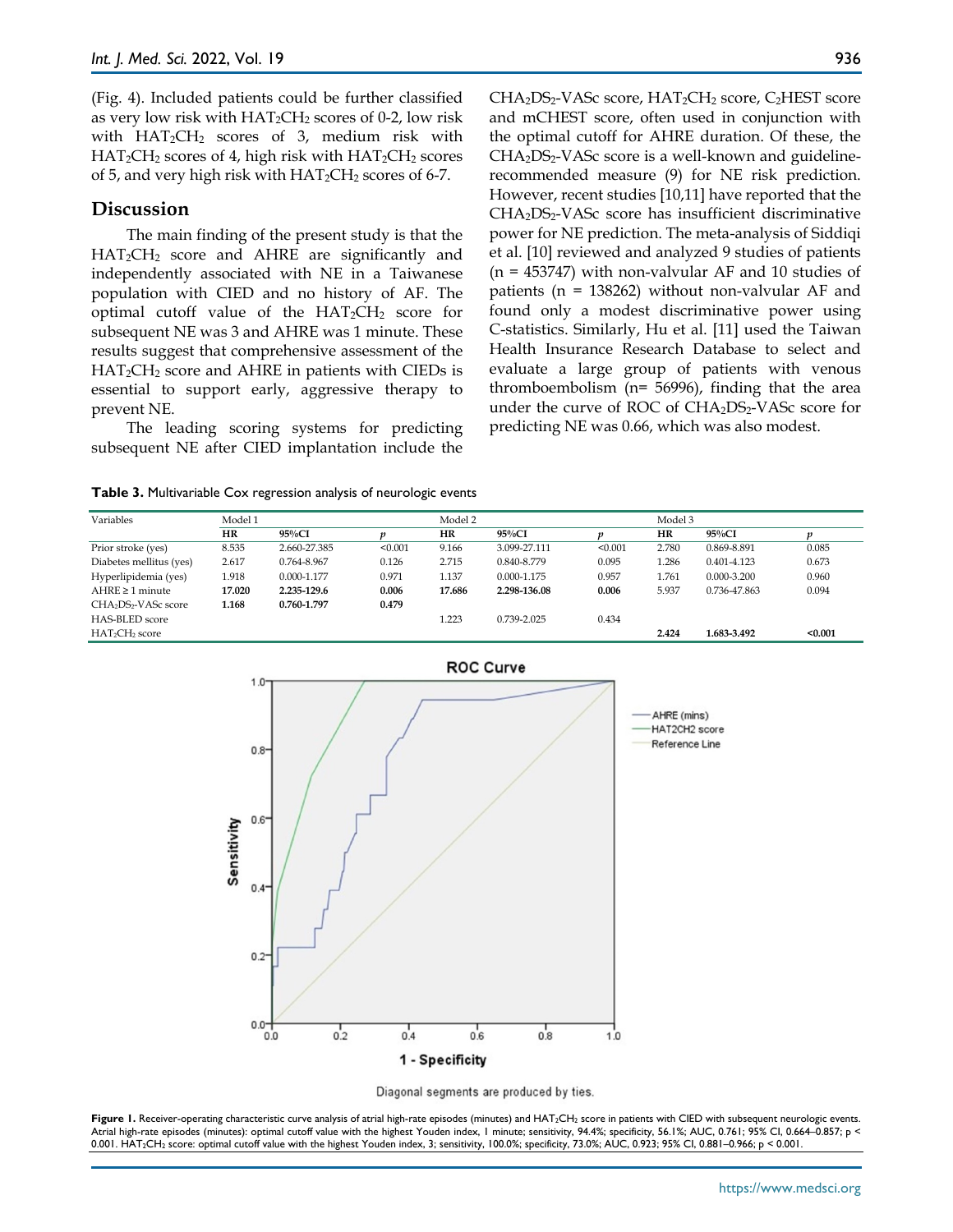



**Figure 2.** Receiver-operating characteristic curve analysis of AHRE ≥ 1 minute, HAT2CH2 score ≥ 3, and AHRE ≥ 1 minute and HAT2CH2 score ≥ 3 for neurologic events. The patients with both AHRE ≥ 1 minute and HAT2CH2 score ≥ 3 had the highest area of 0.898, 95% CI: 0.831-0.965, p < 0.001.



Figure 3. Kaplan-Meier curves depict the accumulative survival rates free from neurologic events regarding HAT<sub>2</sub>CH<sub>2</sub> score (0-7, log-rank *p* < 0.001).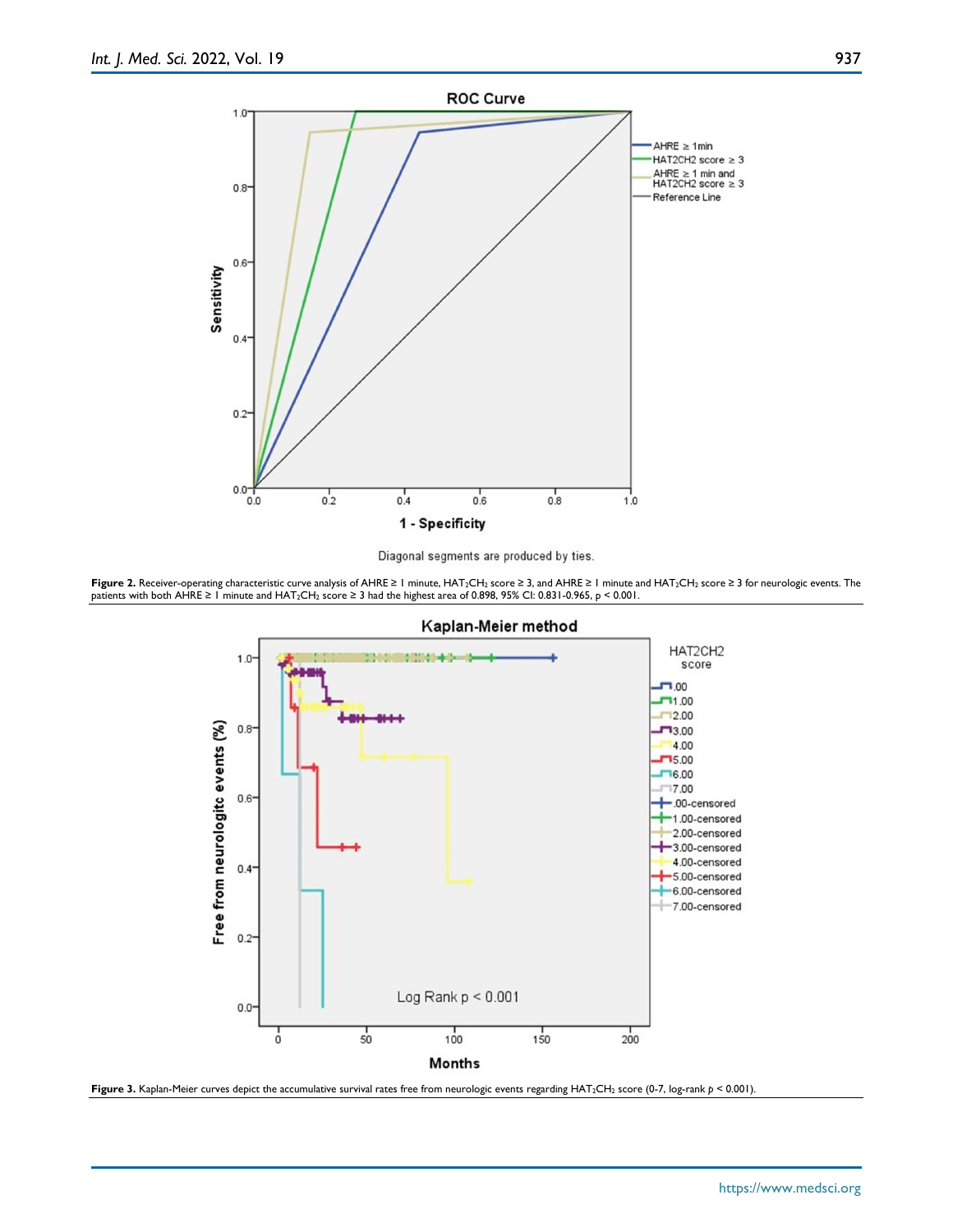

In the present study, the area under the curve of ROC curve was 0.92, indicating a highly discriminative measure. To the best of our knowledge, the present study is the first to reveal that the  $HAT_2CH_2$  score is superior to the  $CHA_2DS_2-VASc$ score, C2HEST score and mCHEST score in the reliable prediction of NE in patients with CIED. Further, results of the present study support our proposed risk stratification system for NE as follows: HAT2CH2 scores of 0-2 indicate very low risk,  $HAT_2CH_2$  scores of 3 indicate low risk,  $HAT_2CH_2$ scores of 4 indicate medium risk,  $HAT_2CH_2$  scores of 5 indicate high risk, and  $HAT_2CH_2$  scores of 6-7 indicate very high risk. In future study, an external validation population is needed to ensure  $HAT_2CH_2$  score accuracy in predicting NE in patients with CIED.

Results of the present study also demonstrated that the  $HAT_2CH_2$  score (AUC of ROC 0.65) independently predicts new onset AF in this study population (data not shown). The  $HAT_2CH_2$  score includes COPD as one point, rather than diabetes or vascular disease as one point in the  $CHA<sub>2</sub>DS<sub>2</sub>-VASc$ score, which highlights the varied impact of different diseases in NE in patients with CIED based on our study results. COPD-related systemic inflammation and oxidative stress may promote platelet hyperactivity and cerebral vascular dysfunction [12], and COPD increases the risk of NE, independent of other shared risk factors of cardiovascular disease [13]. Smoking has been recognized as a major causative factor for COPD [14] and also a leading cause of NE [15]. Additional prospective studies are required to elucidate the possible mechanisms

underlying COPD-related NE risk, and then to identify effective preventive interventions.

Different cutoff values of AHRE have been proposed previously. One Japanese study even demonstrated that AHRE lasting  $\geq$  30 seconds was associated with increased risk of stroke [16]. That study enrolled 348 patients who received CIED from Medtronic (atrial rate > 175 beats/minutes), Abbott (atrial rate > 190 beats/minutes), and Biotronik (atrial rate > 200 beats/minutes). Atrial sensitivity was programmed to 0.5 mV with bipolar sensing. Another study [17] enrolled 355 patients who received dual chamber pacemakers from Medtronic (atrial rate > 175 beats/minutes) and Biotronik (atrial rate > 200 beats/minutes) and atrial sensitivity was programmed to 0.3 mV with Medtronic bipolar sensing and 0.2 mV with Bieotronic bipolar sensing. That study also revealed that  $AHRE \geq 2$  minutes increased risk of NE. In the present study, all 314 patients included had been implanted with Medtronic CIED to prevent the different default settings for AHRE detection from affecting multivariate analysis; we also did the multivariate analysis using  $AHRE \geq 2$ minutes but the HR was lower than  $AHRE \geq 1$  minute (data not shown), so we concluded that the optimal AHRE cutoff was 1 minute for subsequent NE after CIED implantation. Even though the latest guidelines [9] recommend that  $AHRE > 5-6$  minutes and  $> 180$ bpm detected by CIED increase the risk for NE, we still suggest that physicians should confirm the default setting of AHRE after patients have undergone CIED implantation.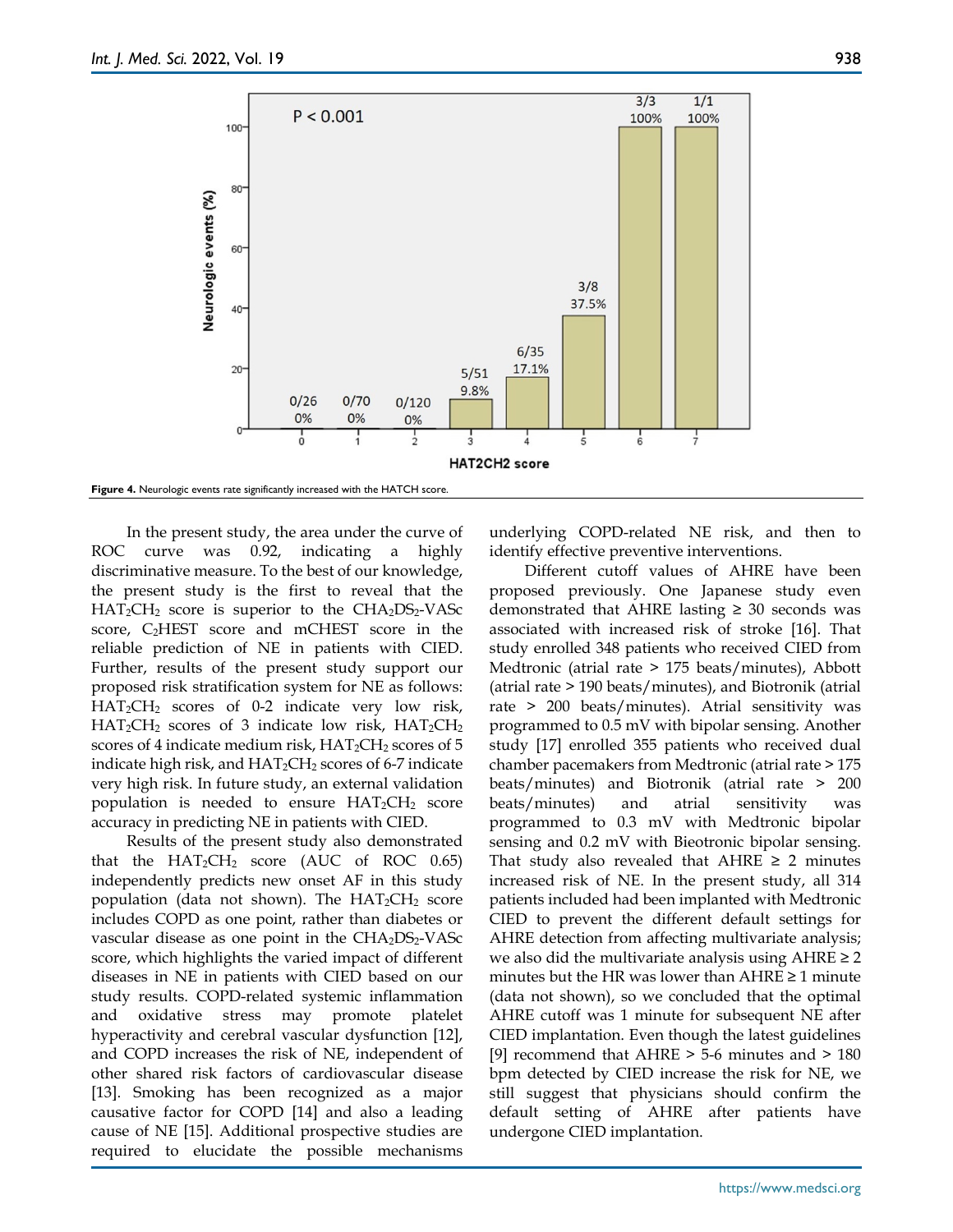#### **Limitations**

The present study has several limitations. First, this was an observational study with a relatively small number of patients with CIED in a hospital setting, and all patients were Taiwanese. As a result, causality cannot be inferred between AHRE and NE, and the presence of confounding factors cannot be denied. Also, the results may not be generalizable to other populations or locations. Second, this study did not investigate heart rhythms at the time of NE onset, which may not give a complete picture of individual patient conditions. Third, in this retrospective analysis of patient data, we could not confirm that patients had started anticoagulants due to CIED-detected AHRE, although these patients were not excluded because no significant differences were found between anticoagulants use and presence (1, 5.6%) or absence (29, 9.8%) of NE (p = 1.000), as shown in Table 1. Prospective multicenter studies with larger samples are required to confirm results of the present study. Fourth, we did not evaluate the bleeding events after the patients receiving anti-thrombotic therapy for index NE. Every physician should measure the HASBLED score to know the bleeding risk. Fifth, we did not analyze the possible competing hazards (such as death) in this study. Sixth, we did not record the history of the anti-thrombotic drugs during follow-up periods, which may be a bias in such as a retrospective study. Finally, the major limitation was retrospective, relative small case numbers, and low rates of outcome (only 18 events). The fact is that the study could not make definite conclusions.

## **Conclusions**

The  $HAT_2CH_2$  score and episodes of  $AHRE$ lasting ≥ 1 minute are independent risk factors for NE in patients with CIED during mid-term follow-up. When  $AHRE \geq 1$  minute is detected in patients with CIED, long-term monitoring is advisable to detect clinical AF as well as performing comprehensive assessment of NE risk using the  $HAT_2CH_2$  score. Results of the present study suggest that early detection of  $AHRE \geq 1$  minute and calculation of the HAT2CH2 score in patients with CIED may be warranted to support early, aggressive therapy to prevent NE.

# **Abbreviations**

AF: atrial fibrillation; AHRE: atrial high-rate episodes; AMI: acute myocardial infarction; CIED: cardiac implantable electronic device; COPD: chronic obstructive pulmonary disease; eGFR: estimated glomerular filtration rate; NE: neurologic events; TIA: transient ischemic attacks.

## **Supplementary Material**

Supplementary tables. https://www.medsci.org/v19p0932s1.pdf

#### **Acknowledgments**

The authors would like to thank Convergence CT for assistance with English editing of the manuscript.

#### **Source of Funding**

The authors would like to thank the Ministry of Science and Technology of the Republic of China, Taiwan, for financially supporting this research under contract MOST 110-2218-E-006-017 and MOST 110-2218-E-006-015.

#### **Author Contributions**

Conception and design: J-YC; data acquisition: T-WC, W-DL; data analysis and interpretation: J-YC; statistical analysis: J-YC; drafting and finalizing the article: J-YC; critical revision of the article for important intellectual content: J-YC.

#### **IRB information**

Approved by the Institutional Review Board of National Cheng Kung University Hospital (B-ER-108-278).

## **Competing Interests**

The authors have declared that no competing interest exists.

## **References**

- [1] de Vos CB, Pisters R, Nieuwlaat R, et al. Progression from paroxysmal to persistent atrial fibrillation clinical correlates and prognosis. J Am Coll Cardiol. 2021;55(8):725-731.
- [2] Chen K, Bai R, Deng W, et al. HATCH score in the prediction of new-onset atrial fibrillation after catheter ablation of typical atrial flutter. Heart Rhythm. 2015;12(7):1483-1489.
- [3] Hu WS, Lin CL. Comparison of CHA 2 DS 2-VASc, CHADS 2 and HATCH scores for the prediction of new-onset atrial fibrillation in cancer patients: A nationwide cohort study of 760,339 study participants with competing risk analysis. Atherosclerosis. 2017;266:205-211.
- [4] Emren V, Aldemir M, Duygu H, et al. Usefulness of HATCH score as a predictor of atrial fibrillation after coronary artery bypass graft. Kardiol Pol. 2016;74(8):749-753.
- [5] Emren SV, Kocabas U, Duygu H, et al. The role of HATCH score in predicting the success rate of sinus rhythm following electrical cardioversion of atrial fibrillation. Kardiol Pol. 2016;74(9):978-984.
- [6] Barrett TW, Self WH, Wasserman BS, McNaughton CD, Darbar D. Evaluating the HATCH score for predicting progression to sustained atrial fibrillation in ED patients with new atrial fibrillation. Am J Emerg Med. 2013;31(5):792-797.
- [7] Li YG, Pastori D, Farcomeni A, et al. A Simple Clinical Risk Score (C2HEST) for Predicting Incident Atrial Fibrillation in Asian Subjects: Derivation in 471,446 Chinese Subjects, With Internal Validation and External Application in 451. 199 Korean Subjects. Chest. 2019;155(3):510-518.
- [8] Li YG, Bai J, Zhou G, et al. Refining age stratum of the C2HEST score for predicting incident atrial fibrillation in a hospital-based Chinese population. Eur J Intern Med. 2021;S0953-6205(21)00137-0.
- [9] Hindricks G, Potpara T, Dagres N, ESC Scientific Document Group, et al. 2020 ESC Guidelines for the diagnosis and management of atrial fibrillation developed in collaboration with the European Association for Cardio-Thoracic Surgery (EACTS): The Task Force for the diagnosis and management of atrial fibrillation of the European Society of Cardiology (ESC) Developed with the special contribution of the European Heart Rhythm Association (EHRA) of the ESC. Eur Heart J. 2021;42(5):373-498.